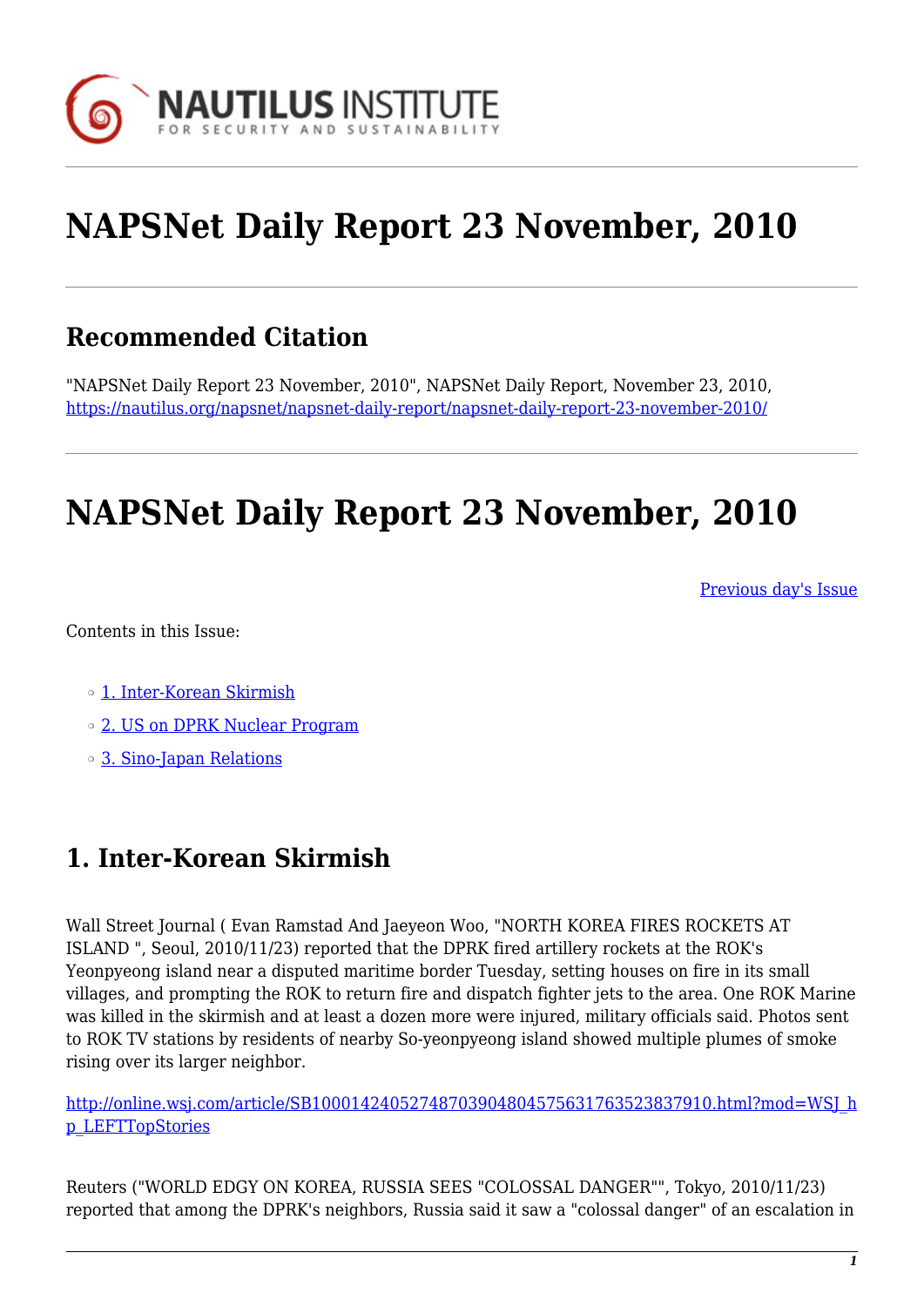fighting on the Korean peninsula and the PRC said it was imperative to resume six-party talks aimed at ending the north's nuclear weapons program. The United States urged the DPRK to "halt its belligerent action," saying that it was "firmly committed to the defense of our ally, the Republic of Korea, and to the maintenance of regional peace and stability." Japan's top government spokesman said that the DPRK's action was "unforgiveable." Chief Cabinet Secretary Yoshito Sengoku told a news conference in Tokyo that Japan "strongly condemns" the strike. "It is necessary to immediately end all strikes," Russian Foreign Minister Sergei Lavrov told reporters during a visit to the Belarusian capital Minsk. "There is a colossal danger which must be avoided. Tensions in the region are growing." The NATO alliance, the European Union and Britain all condemned the DPRK attack, and Germany joined them in expressing concern and calling for restraint.

[http://www.reuters.com/article/idUSTRE6AM2YO20101123](http://e.nikkei.com/e/fr/tnks/Nni20101123D22JFN05.htm)

#### [\(return to top\)](http://oldsite.nautilus.org/napsnet/dr/#top)

### **2. US on DPRK Nuclear Program**

Bloomberg (Nicole Gaouette and Kate Andersen Brower , "U.S. PUSHES NORTH KOREA OVER NUCLEAR PROGRAM AFTER ATOMIC PLANT REVEALED", 2010/11/22) reported that the U.S. is coordinating a response to evidence that the DPRK has advanced its nuclear program and is taking steps to pressure Kim Jong Il's regime back to negotiations, a White House spokesman said. "The North Koreans have to be serious about living up to their obligations" to dismantle their nuclearweapons program if they expect progress in negotiations toward more normal relations with other countries, press secretary Robert Gibbs told a White House briefing yesterday. "We do not wish to talk simply for the sake of talking." U.S. State Department spokesman Philip J. Crowley said the DPRK often uses advances in its nuclear program as a bargaining chip to draw the U.S. and other countries into negotiations.

[http://www.bloomberg.com/news/2010-11-22/u-s-coordinating-response-to-north-korea-gibbs-says-up](http://www.bloomberg.com/news/2010-11-22/u-s-coordinating-response-to-north-korea-gibbs-says-update1-.html) [date1-.html](http://www.bloomberg.com/news/2010-11-22/u-s-coordinating-response-to-north-korea-gibbs-says-update1-.html)

The Washington Times (Ashish Kumar Sen, "U.S. OFFICIALS: CHINA MUST ACT ON N.KOREA VIOLATION", 2010/11/22) reported that the PRC must respond firmly to a violation by DPRK of commitments made by Pyongyang during the course of six-party nuclear negotiations, present and former U.S. officials said on Monday. "Beijing has a special relationship with North Korea and they also have chairmanship of the six-party talks. They do have a special responsibility" to condemn the DPRK's latest provocation, said Sung Kim, the Obama administration's special envoy to the talks to denuclearize the Korean Peninsula.

<http://www.washingtontimes.com/news/2010/nov/22/us-officials-china-must-act-n-korea-violation/>

#### [\(return to top\)](http://oldsite.nautilus.org/napsnet/dr/#top)

## **3. Sino-Japan Relations**

Agence-Presse-France ("CHINA, JAPAN BOATS STAND-OFF IN DISPUTED WATERS: REPORT", Beijing, 2010/11/23) reported that PRC and Japanese patrol boats were involved in a brief weekend stand-off near disputed islands, the PRC's state media has reported, accusing the Japanese side of "unreasonable interference". Two PRC fishery patrol vessels were cruising near the islands in the